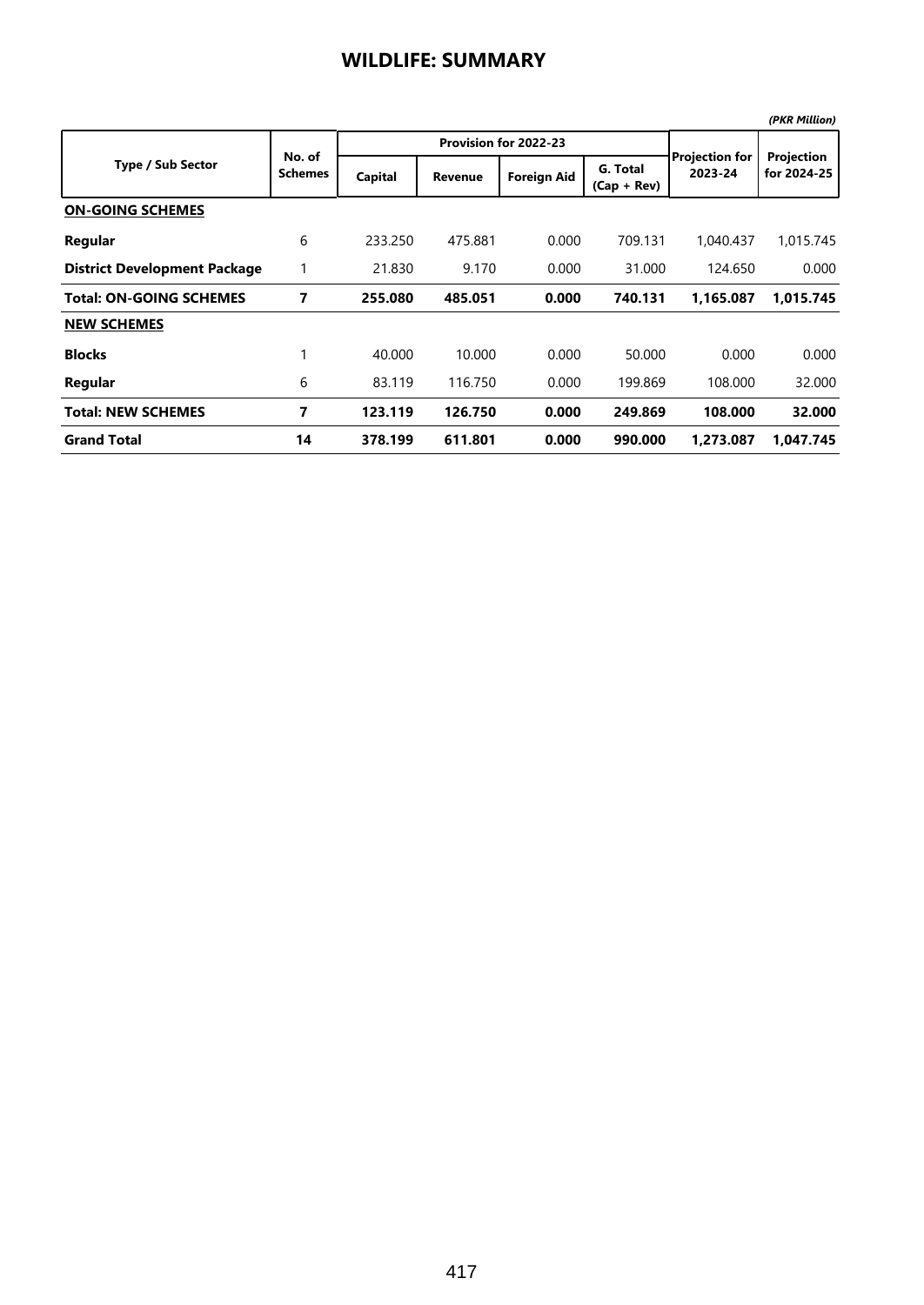## **Wildlife**

|              |                                                                                                                                           |           |                                   |                                         |         |                |                         | (PKR Million) |                            |
|--------------|-------------------------------------------------------------------------------------------------------------------------------------------|-----------|-----------------------------------|-----------------------------------------|---------|----------------|-------------------------|---------------|----------------------------|
| GS<br>No     | <b>Scheme Information</b><br>Scheme ID / Approval Date / Location                                                                         | Est. Cost | Accum.<br>Exp.<br><b>June, 22</b> | Provision for 2022-23<br><b>G.Total</b> |         |                | <b>MTDF Projections</b> |               | Throw fwd<br><b>Beyond</b> |
|              |                                                                                                                                           |           |                                   | Cap.                                    | Rev.    | (Cap.+Rev.)    | 2023-24                 | 2024-25       | <b>June, 2025</b>          |
| $\mathbf{1}$ | $\overline{2}$                                                                                                                            | 3         | $\overline{\mathbf{4}}$           | 5                                       | 6       | $\overline{7}$ | 8                       | 9             | 10                         |
|              | <b>ON-GOING SCHEMES</b>                                                                                                                   |           |                                   |                                         |         |                |                         |               |                            |
| Regular      |                                                                                                                                           |           |                                   |                                         |         |                |                         |               |                            |
| 4447         | Establishment of Zoo at Sargodha,<br><b>District Sargodha</b><br>01331700571 / 24-02-2021 / Sargodha                                      | 265.814   | 209.051                           | 31.823                                  | 24.940  | 56.763         | 0.000                   | 0.000         | 0.000                      |
| 4448         | Improvement & Development of<br>Chashma Barrage Wetland Biodiversity<br>01321700250 / 07-12-2017 / Mianwali                               | 89.234    | 68.060                            | 0.000                                   | 21.174  | 21.174         | 0.000                   | 0.000         | 0.000                      |
| 4449         | <b>Construction of Boundary Wall around</b><br>Safari Zoo, Raiwind Road, Lahore.<br>01192101838 / 05-08-2021 / Lahore                     | 68.907    | 2.000                             | 66.907                                  | 0.000   | 66.907         | 0.000                   | 0.000         | 0.000                      |
| 4450         | PC-II Scheme for Establishment of<br>Natural History Museum, Lahore.<br>01192101859 / 04-11-2021 / Lahore                                 | 17.000    | 0.500                             | 0.000                                   | 16.500  | 16.500         | 0.000                   | 0.000         | 0.000                      |
| 4451         | Wildlife Breeding Centre in Koh-e-<br>Suleman Range, District D.G. Khan<br>01042101832 / 05-08-2021 / Dera Ghazi<br>Khan                  | 72.824    | 0.600                             | 35.533                                  | 12.254  | 47.787         | 24.437                  | 0.000         | 0.000                      |
| 4452         | Green Pakistan Programme -Revival of<br><b>Wildlife Resources in Punjab</b><br>01371603596 / 17-01-2017 / Punjab                          | 2,945.300 | 413.554                           | 98.987                                  | 401.013 | 500.000        | 1,016.000               | 1,015.745     | 0.000                      |
|              | <b>Total: Regular</b>                                                                                                                     | 3,459.079 | 693.766                           | 233.250                                 | 475.881 | 709.131        | 1,040.437               | 1,015.745     | 0.000                      |
|              | <b>District Development Package</b>                                                                                                       |           |                                   |                                         |         |                |                         |               |                            |
| 4453         | <b>Establishment of Wildlife Park and Zoo</b><br>in District Okara<br>01342101852 / 05-08-2021 / Okara                                    | 167.650   | 12.000                            | 21.830                                  | 9.170   | 31.000         | 124.650                 | 0.000         | 0.000                      |
|              | <b>Total: District Development Package</b>                                                                                                | 167.650   | 12.000                            | 21.830                                  | 9.170   | 31.000         | 124.650                 | 0.000         | 0.000                      |
|              | <b>Total: ON-GOING SCHEMES</b>                                                                                                            | 3,626.729 | 705.766                           | 255.080                                 | 485.051 | 740.131        | 1,165.087               | 1,015.745     | 0.000                      |
|              | <b>NEW SCHEMES</b>                                                                                                                        |           |                                   |                                         |         |                |                         |               |                            |
| Regular      |                                                                                                                                           |           |                                   |                                         |         |                |                         |               |                            |
| 4454         | <b>Provision of Sweet Water at Wildlife</b><br>Park Jauharabad. District Khushab.<br>01312201819 / Un-Approved / Khushab                  | 31.406    | 0.000                             | 31.406                                  | 0.000   | 31.406         | 0.000                   | 0.000         | 0.000                      |
| 4455         | Conversion of ungulate enclosure into<br>lion enclosure at Safari Zoo, Raiwind<br>Road Lahore.<br>01192201202 / Un-Approved / Lahore      | 85.000    | 0.000                             | 40.000                                  | 0.000   | 40.000         | 45.000                  | 0.000         | 0.000                      |
| 4456         | Digitalization of Safari Zoo, Raiwind<br>Road. Lahore<br>01192201204 / Un-Approved / Lahore                                               | 44.000    | 0.000                             | 2.000                                   | 42.000  | 44.000         | 0.000                   | 0.000         | 0.000                      |
| 4457         | <b>Establishment of Strategic Planning Unit</b><br>in Punjab Wildlife & Parks Department,<br>Lahore<br>01192202307 / Un-Approved / Lahore | 85.000    | 0.000                             | 0.000                                   | 20.000  | 20.000         | 33.000                  | 32.000        | 0.000                      |
| 4458         | Improvement and Rehabilitation of<br>Safari Zoo at Chotti Dalana District D.G.<br>Khan<br>01042201747 / Un-Approved / Dera<br>Ghazi Khan  | 14.463    | 0.000                             | 9.713                                   | 4.750   | 14.463         | 0.000                   | 0.000         | 0.000                      |